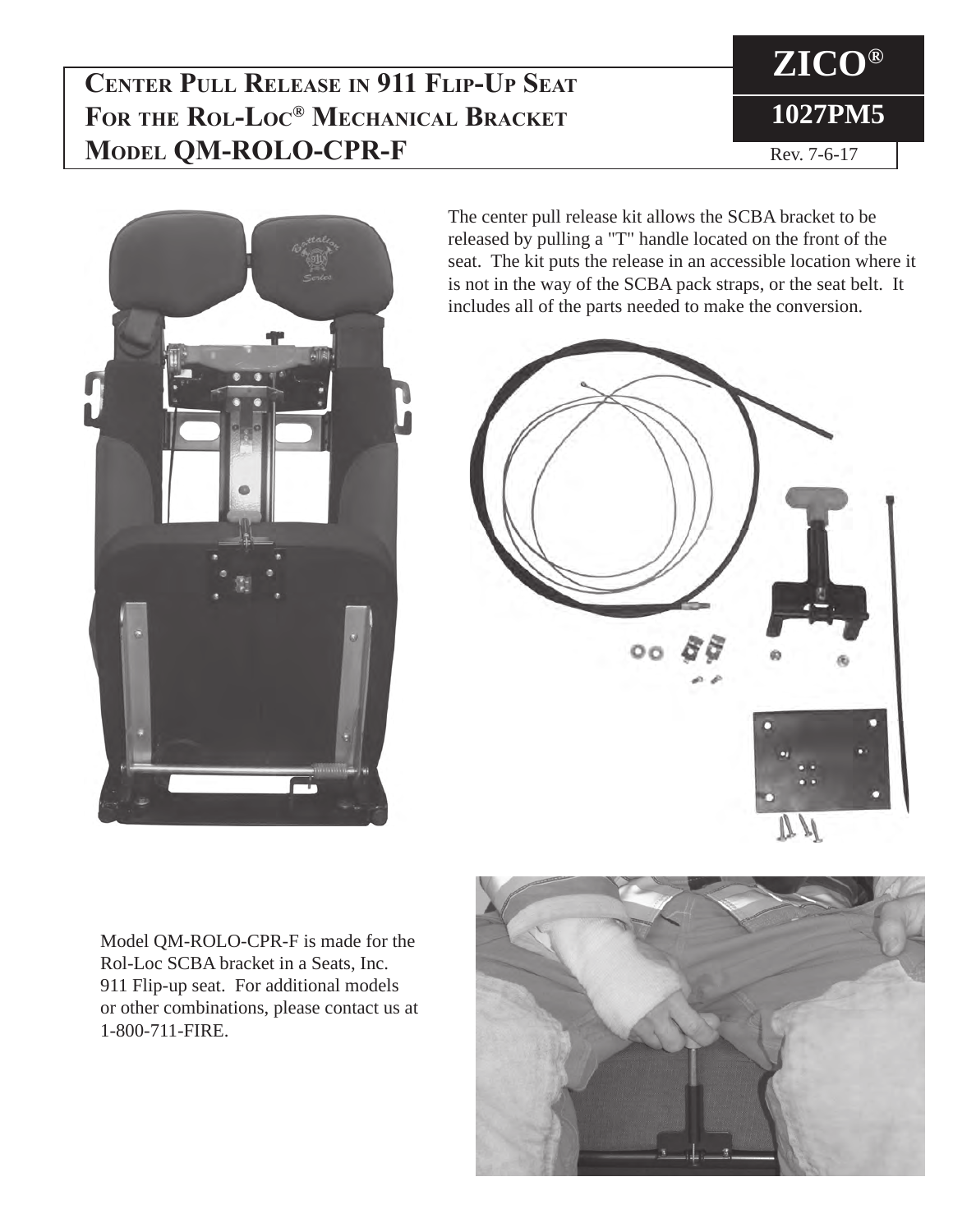

| <b>ITEM NO.</b>             | PART NO.     | <b>DESCRIPTION</b>                  | QTY.                        |
|-----------------------------|--------------|-------------------------------------|-----------------------------|
|                             | 1010-065-905 | <b>Center Pull Release Assembly</b> |                             |
| $\mathcal{D}_{\mathcal{L}}$ | 1027-146-101 | Flip-up Plate                       |                             |
| 3                           | 1027-144-101 | 65.66" Pull Release Cable Assembly  |                             |
| $\overline{4}$              | 1027-140-103 | 57" Conduit with Crimped Fitting    |                             |
| 5                           | 1027-144-105 | Conduit Clamp                       | 2                           |
| 6                           | 9025-172006  | 10-32 x 3/8" Thread Forming Screw   | 2                           |
| 7                           | 9010-221606  | 8-32 x 3/8" Ph Phil                 | $\mathcal{D}_{\mathcal{L}}$ |
| 8                           | 9085-002012  | #10 x $3/4$ " Phillip Pan           | 5                           |
| 9                           | 0000-000-184 | 11" Black Nylon Cable Tie           |                             |
| 10                          | 1027-105-137 | Push Nut (For 6mm Rod)              | $\mathcal{D}_{\mathcal{L}}$ |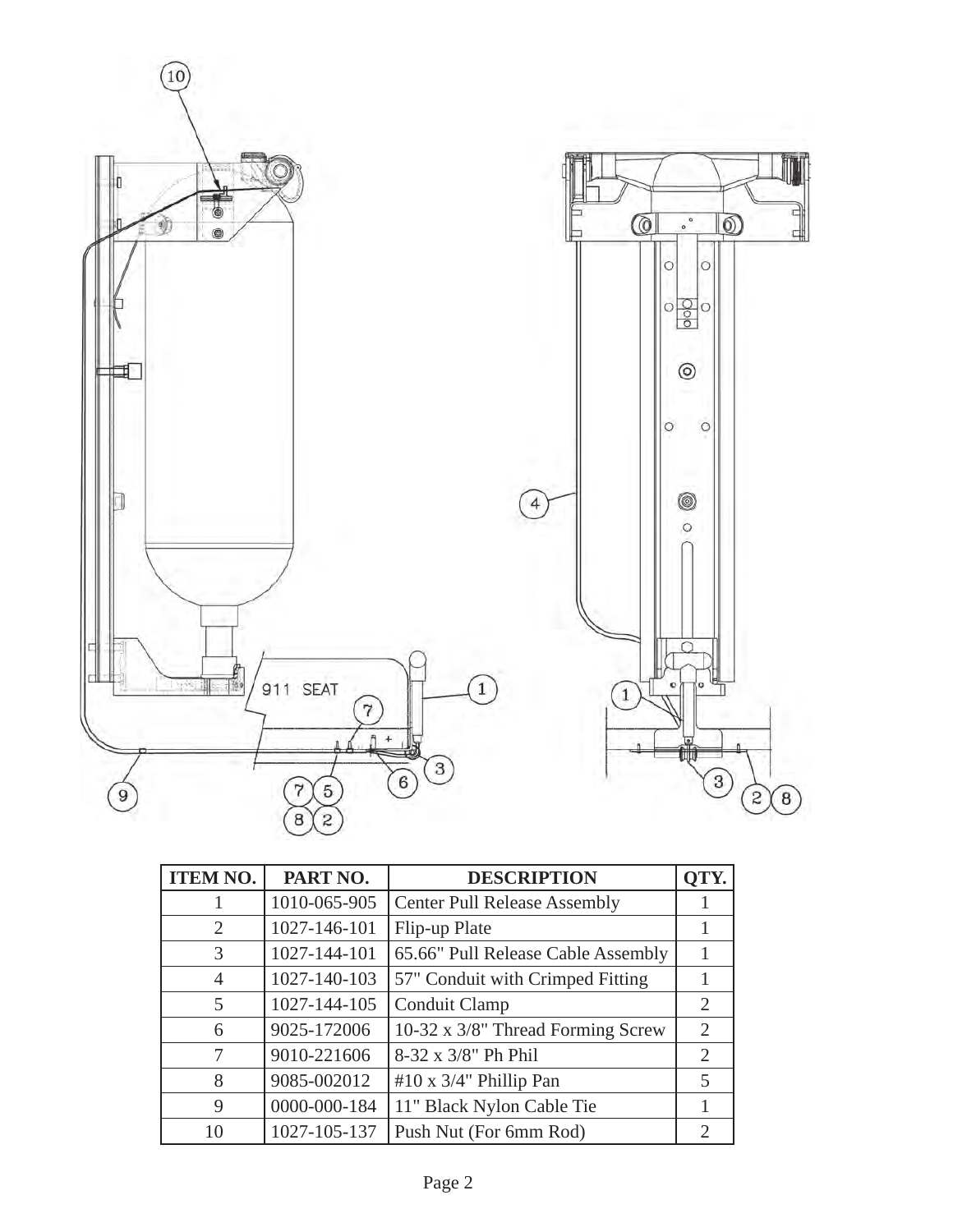## **Center Pull Release Installation Instructions for 911 Flip-Up**

*Before installing the Center Pull Release kit, make sure that the Rol-Loc is fully adjusted for the SCBA being used.*

1. Mount the center pull release assembly (Item 1) to the flip-up plate (Item 2) with the two  $10-32 \text{ x}$ 3/8" screws (Item 6). The position of the plate is between the pull release assembly and the seat bottom.



2. Locate the release assembly at the front and center of the seat and attach with 4 #10 screws (Item 8).



3. Mount the conduit clamps (Item 5) to the plate with the 8-32 x 3/8" screws (Item 7). Do not tighten.



4. The end of the conduit (Item 4) with the crimped fitting can now be routed between the seat and the hinge rod and up to and through the access hole to engage the pull release bracket attached to the top strap.



5. Hold crimped conduit end into the bracket from behind and push spring retaining nut onto the conduit end. A set of vise grips and a box wrench are suggested.



6. Feed the non-crimped end of the conduit through the clamps,push it even with the end of the plate, and tighten the clamps.